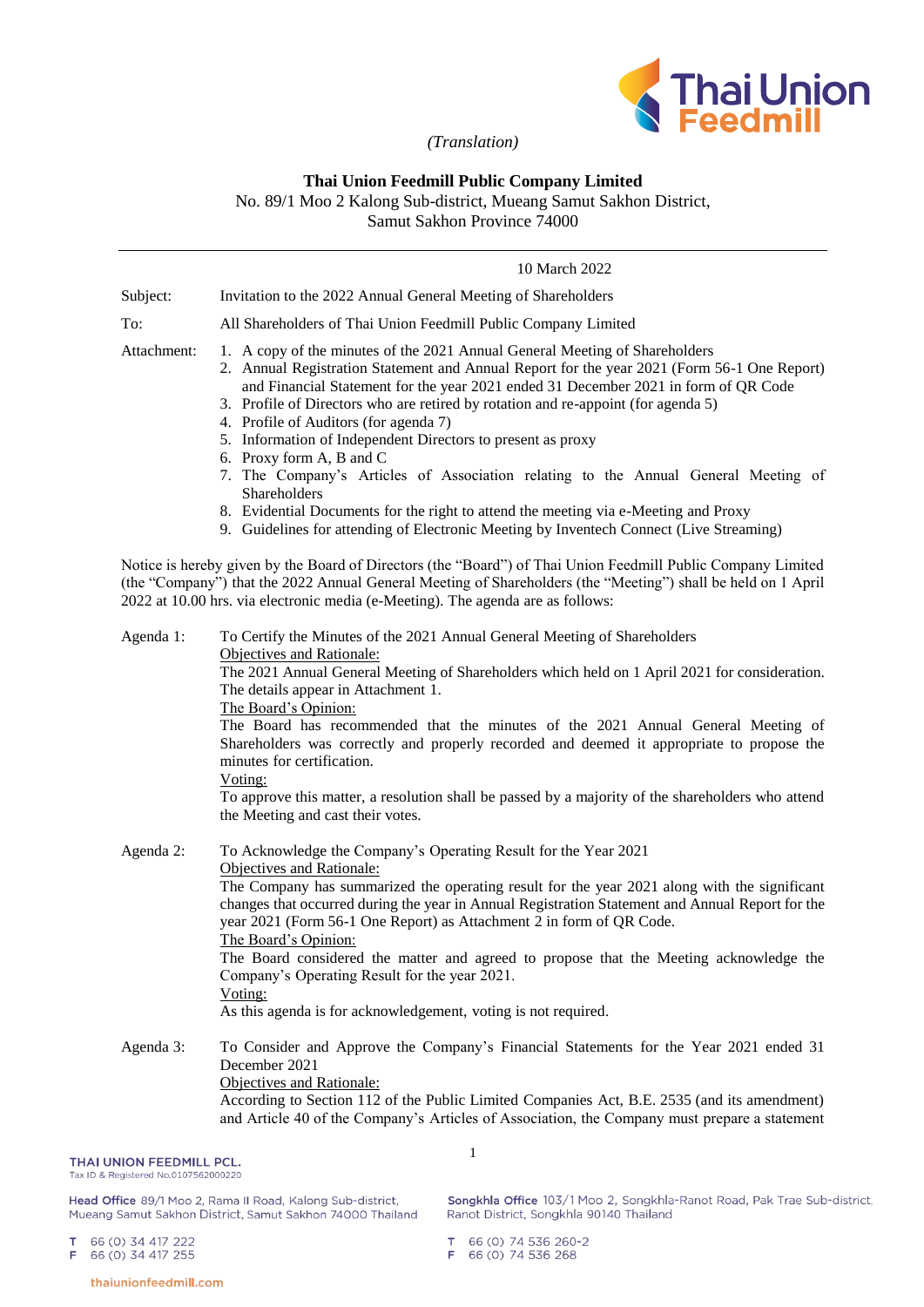

of financial position and statements of comprehensive income at the end of the fiscal year, have them audited by an external auditor, and submit them to the shareholders' meeting for approval. The Audit Committee's Opinion:

The Audit Committee has considered and reviewed the Company's Financial Statements for the year 2021 ended 31 December 2021, which have been audited and certified by Mr. Pongthavee Ratanakoses certified public accountant No. 7795 of PricewaterhouseCoopers ABAS Limited and recommended that the Board propose the Company's Financial Statements for the year 2021 ended 31 December 2021 to the 2022 Annual General Meeting of Shareholder for approval. For more details of the Company's financial statements, please refer to Attachment 2 Annual Registration Statement and Annual Report for the year 2021 (Form 56-1 One Report) in part 3 'Financial Statements". The summary of the key financial is presented in the table below.

| Unit: Million Baht                    |          |          |                 |
|---------------------------------------|----------|----------|-----------------|
| <b>Description</b>                    | 2020     | 2021     | <b>Variance</b> |
| <b>Total Assets</b>                   | 2,498.49 | 3,343.56 | 33.82%          |
| <b>Total Liabilities</b>              | 1,015.83 | 940.13   | $-7.45%$        |
| <b>Total Revenue</b>                  | 4.244.47 | 4,833.96 | 13.89%          |
| Net Profit attributed to shareholders | 411.69   | 211.50   | $-48.63%$       |
| of the Company                        |          |          |                 |
| Net Profit per share (Baht/share)     | 1.00     | 0.50     | $-50.00\%$      |

Key Financial Information from the Company's Financial Statements

### The Board's Opinion:

The Board considered the matter and agreed to propose that the 2022 Annual General Meeting of Shareholders approve the Company's Financial Statements for the year 2021 ended 31 December 2021 because it is correct, complete and sufficient pursuant to the generally accepted accounting standards including were reviewed by the Audit Committee and audited by a certified auditor. Voting:

To approve this matter, a resolution shall be passed by a majority of the shareholders who attend the Meeting and cast their votes.

Agenda 4: To Consider and Approve the Allocation of Net Profit and Dividend Payment for the Year 2021 Objectives and Rationale:

> According to Section 115 and 116 of the Public Limited Companies Act, B.E. 2535 (and its amendment) and Article 42 and 43 of the Company's Articles of Association, the Company shall allocate no less than 5% of the annual profits as reserved funds, less the accumulated losses brought forward (if any), until the reserved fund is no less than 10% of the registered capital. The dividend payment must be approved by the shareholders' meeting. In this regard, The Company has a policy to pay dividends to shareholders at least 2 times a year with the total amount of not less than 50% of the net profit according to the consolidated financial statements of the Company. Dividend payments will be subject to economic conditions, operating results, and the Company's financial position, cash flow, investment plan, reserves for future investments, reserves for loan payments, or as working capital within the Company. Such dividend declaration will not be over the retained earnings of the Company's financial statements.

> In 2021, the net profit from the Separate and Consolidated Financial Statements were 218.40 Million Baht and 211.50 Million Baht, respectively and also has unappropriated retained earnings from the separate financial statements of 312.20 Million Baht. Therefore, it deems appropriate to propose the allocation of profits from the 2021 operating results and retained earnings as dividend in cash with the rate of dividend payment of 1.15 Baht per share, totaling approximately 485 Million Baht or equivalent to 229.32% of net profit which is in accordance with the Company's dividend payment policy.

> In this regard, the Board of Directors' Meeting No. 4/2021 dated 5 August 2021 has a resolution to approve an interim dividend from the operating result of 1 January – 30 June 2021 and retained earnings to the existing shareholders before listing on the Stock Exchange of Thailand at the rate of 1.00 Baht per share, totaling approximately 410 Million Baht with the payment date on 3 September 2021. Therefore, the Company will pay the remaining dividend from the operating

 $\mathfrak{D}$ 

Head Office 89/1 Moo 2, Rama II Road, Kalong Sub-district, Mueang Samut Sakhon District, Samut Sakhon 74000 Thailand

66 (0) 34 417 222 66 (0) 34 417 255

thaiunionfeedmill.com

Songkhla Office 103/1 Moo 2, Songkhla-Ranot Road, Pak Trae Sub-district, Ranot District, Songkhla 90140 Thailand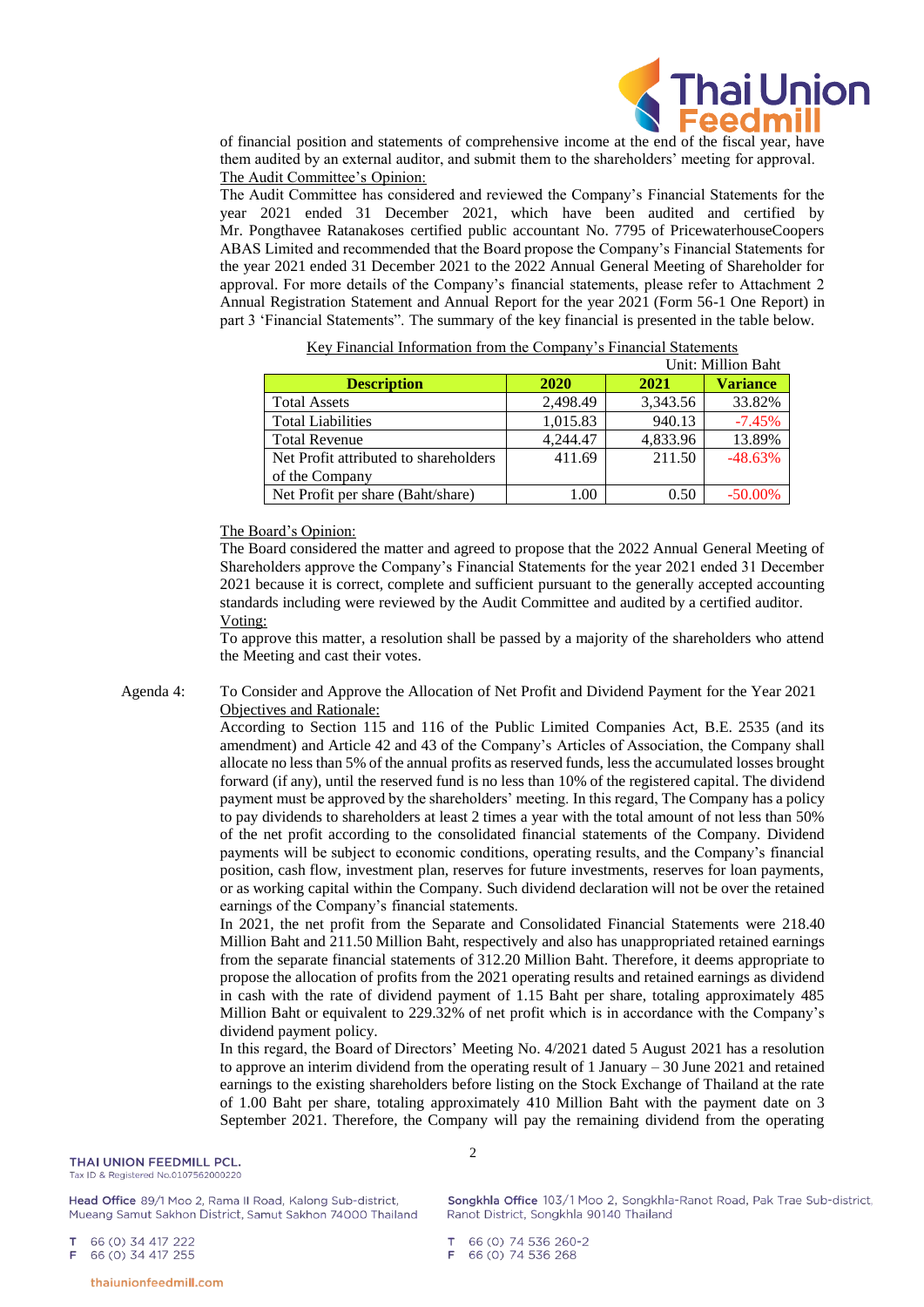

result of 1 July – 31 December 2021 at the rate of 0.15 Baht per share, totaling approximately 75 Million Baht by paid from net profit in the part of BOI at the full amount.

The record date for specifying the list of shareholders entitled to receive dividends will be on 4 March 2022 and the dividend will be paid on 19 April 2022. However, this dividend payment is subject to the approval of the 2022 Annual General Meeting of Shareholders on 1 April 2022. Information for comparison with the last year dividend payment are as follows:

| <b>Detail of Dividend Payment</b>                  | 2019        | 2020        | 2021         |
|----------------------------------------------------|-------------|-------------|--------------|
|                                                    |             |             | (Proposed    |
|                                                    |             |             | year)        |
| 1. Net Profit on consolidated financial statements | 840,795,659 | 411,693,688 | 211,497,536  |
| (Baht)                                             |             |             |              |
| 2. No. of share                                    | 410,000,000 | 410,000,000 | 425,397,260* |
| 3. Total Dividend per share (Baht)                 | 1.95        | 0.60        | 1.15         |
| 3.1 Interim Dividend Payment $(1st time)$          | 1.00        | 0.30        | 1.00         |
| 3.2 Interim Dividend Payment $(2nd time)$          | 0.95        |             |              |
| Annual Dividend<br>3.3                             |             | 0.30        | 0.15         |
| 4. Total dividend payment (Baht)                   | 799,500,000 | 246,000,000 | 485,000,000  |
| 5. Dividend payment ratio (%)                      | 95.09%      | 59.75%      | 229.32%      |

\* on 26 October 2021, the Company has registered the increasing of paid-up capital from 400,000,000 shares to 500,000,000 shares with the same par value at 2.00 Baht per share. Therefore, the weighted average number of shares shall be 425,397,260 shares

Currently, the Company's legal reserve has reached the amount required by laws, therefore the Company has not to allocate profit as the legal reserve.

# The Board's Opinion:

The Board considered the matter and agreed to propose that the 2022 Annual General Meeting of Shareholders approve the allocation of profits from the 2021 operating results and retained earnings as dividend in cash with the rate of dividend payment of 1.15 Baht per share, totaling approximately 485 Million Baht or equivalent to 229.32% of net profit.

In this regard, the Board of Directors' Meeting No. 4/2021 dated 5 August 2021 has a resolution to approve an interim dividend from the operating result of 1 January – 30 June 2021 and retained earnings at the rate of 1.00 Baht per share, totaling approximately 410 Million Baht with the payment date on 3 September 2021. Therefore, the Company will pay the remaining dividend from the operating result of 1 July  $-31$  December 2021 at the rate of 0.15 Baht per share, totaling approximately 75 Million Baht by paid from net profit in the part of BOI at the full amount.

The record date for specifying the list of shareholders entitled to receive dividends will be on 4 March 2022 and the dividend will be paid on 19 April 2022. However, this dividend payment is subject to the approval of the 2022 Annual General Meeting of Shareholders on 1 April 2022. Voting:

To approve this matter, a resolution shall be passed by a majority of the shareholders who attend the Meeting and cast their votes.

Agenda 5: To Consider and Approve the Appointment of Directors to Replace of Those Who will Retire by Rotation in 2022

3

### Objectives and Rationale:

According to Section 71 of the Public Limited Companies Act, B.E. 2535 (and its amendment) and Article 16 of the Company's Articles of Association, one-third of the directors shall vacate office. If the number of directors cannot be divided exactly into three parts, directors in a number closest to one-third shall vacate office. The directors who remained in office for the longest time shall vacate office. Directors vacating office may be re-elected. The 3 directors listed below are one-third of all directors who will retire by rotation in the 2022 Annual General Meeting of Shareholders

- 
- 2. Mr. Chan Shue Chung Director
- 3. Mr. Bunluesak Sorajjakit Director

1. Mr. Rittirong Boonmechote Chairman of the Board of Directors

# THAI UNION FEEDMILL PCL.

Tax ID & Registered No.0107562000220

Head Office 89/1 Moo 2, Rama II Road, Kalong Sub-district, Mueang Samut Sakhon District, Samut Sakhon 74000 Thailand

66 (0) 34 417 222 66 (0) 34 417 255 Songkhla Office 103/1 Moo 2, Songkhla-Ranot Road, Pak Trae Sub-district, Ranot District, Songkhla 90140 Thailand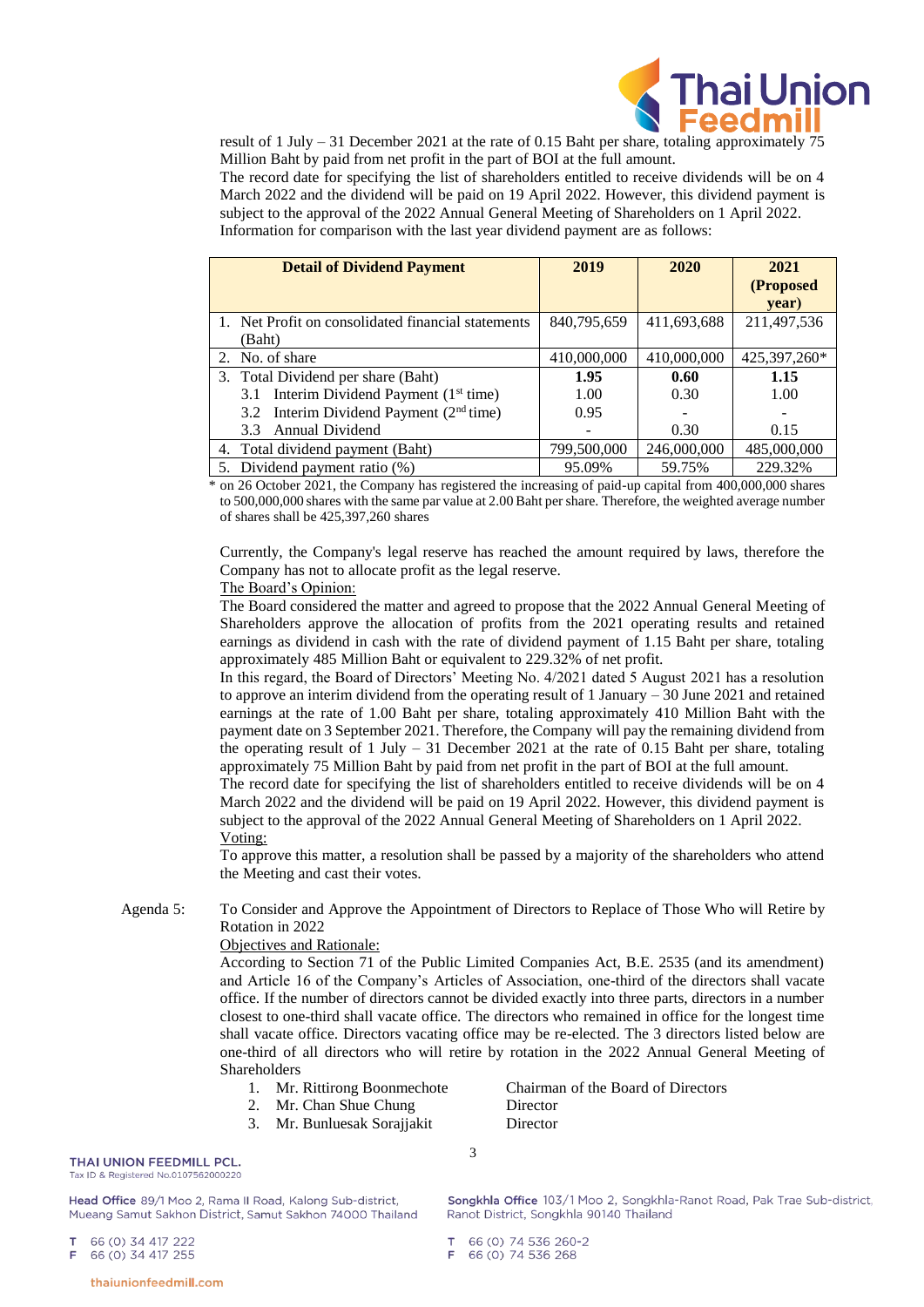

The Company has considered and found that 3 directors those retired by rotation have knowledge, abilities, experience, and specific expertise in pursuance to the Company's business strategy as well as dedication their time to fully performing their role on the Board, together with the appropriate qualifications and do not possess disqualifying characteristics as specified by law on public limited companies, and do not possess characteristics indicating a lack of appropriateness in respect to trustworthiness in managing business with shares held by public shareholders as specified by law on securities and exchange. Then, the Company recommended that the Board of Directors propose the following retiring directors be re-appointed as Directors for another term to the 2022 Annual General Meeting of Shareholders for approval. Profiles of each nominated directors for the appointment as directors appear in Attachment 3.

# The Board's Opinion:

The Board, with the exception of the directors with special interests on this agenda, has considered in compliance with criteria and procedures regarding director nomination and agreed and proposed that the Meeting re-elects three (3) directors for another term. Three nominated directors have fully qualified in accordance with Public Limited Companies Act, B.E. 2535 (and its amendment) and related regulation defined by the Capital Market Supervisory Board. Voting:

To approve this matter, a resolution shall be passed by a majority of the shareholders who attend the Meeting and cast their votes.

# Agenda 6: To Consider and Approve the Remuneration of the Directors for the Year 2022

Objectives and Rationale:

According to Section 90 of the Public Limited Companies Act, B.E. 2535 (and its amendment) and Article 26 of the Company's Articles of Association specified that the Company's directors shall be entitled to receive remunerations from the Company in the form of reward, meeting allowance, gratuity, bonus, or other benefits and the approval from shareholders' meeting is also required.

The Company has carefully considered Directors Remuneration to ensure that it is commensurate with the duty and responsibility, the Company's performance, each director's responsibility and performance, and other companies listed on the Stock Exchange of Thailand with similar industries. Also, director remuneration must be sufficient to attract and retain quality directors. The remuneration of directors for the year 2022 shall be the same rate of 2021, comprised of monthly allowance and meeting allowance with the details as below:

| <b>Director</b> |                                      | <b>Monthly Retainer</b><br>(THB/Person) |                            | <b>Meeting Allowance</b><br>(THB/Meeting/Person)<br>(Only for Directors who<br><b>Attended the Meeting)</b> |                            |
|-----------------|--------------------------------------|-----------------------------------------|----------------------------|-------------------------------------------------------------------------------------------------------------|----------------------------|
|                 |                                      | 2021                                    | 2022<br>(Proposed<br>year) | 2021                                                                                                        | 2022<br>(Proposed<br>year) |
| 1.              | <b>Board of Directors</b>            |                                         |                            |                                                                                                             |                            |
|                 | Chairman                             | 25,000                                  | 25,000                     | 15,000                                                                                                      | 15,000                     |
|                 | Director<br>$\blacksquare$           | 20,000                                  | 20,000                     | 10,000                                                                                                      | 10,000                     |
| $2^{1}$         | <b>Audit Committee</b>               |                                         |                            |                                                                                                             |                            |
|                 | Chairman<br>$\overline{\phantom{0}}$ | 20,000                                  | 20,000                     | - none -                                                                                                    | - none -                   |
|                 | Member<br>$\overline{\phantom{a}}$   | 15,000                                  | 15,000                     | - none -                                                                                                    | - none -                   |
| 3.              | Executive Committee                  |                                         |                            |                                                                                                             |                            |
|                 | Chairman                             | - none -                                | - none -                   | - none -                                                                                                    | - none -                   |
|                 | Member<br>$\overline{\phantom{0}}$   | - none -                                | - none -                   | - none -                                                                                                    | - none -                   |

Remarks: No other benefits given to the directors and committee members apart from monthly retainers and meeting allowances.

### The Board's Opinion:

The Board considered by taking into account the suitability in various fields and compare the other companies in the same industry and agreed to propose that the 2022 Annual General Meeting of

Head Office 89/1 Moo 2, Rama II Road, Kalong Sub-district, Mueang Samut Sakhon District, Samut Sakhon 74000 Thailand 4

Songkhla Office 103/1 Moo 2, Songkhla-Ranot Road, Pak Trae Sub-district, Ranot District, Songkhla 90140 Thailand

66 (0) 34 417 222 66 (0) 34 417 255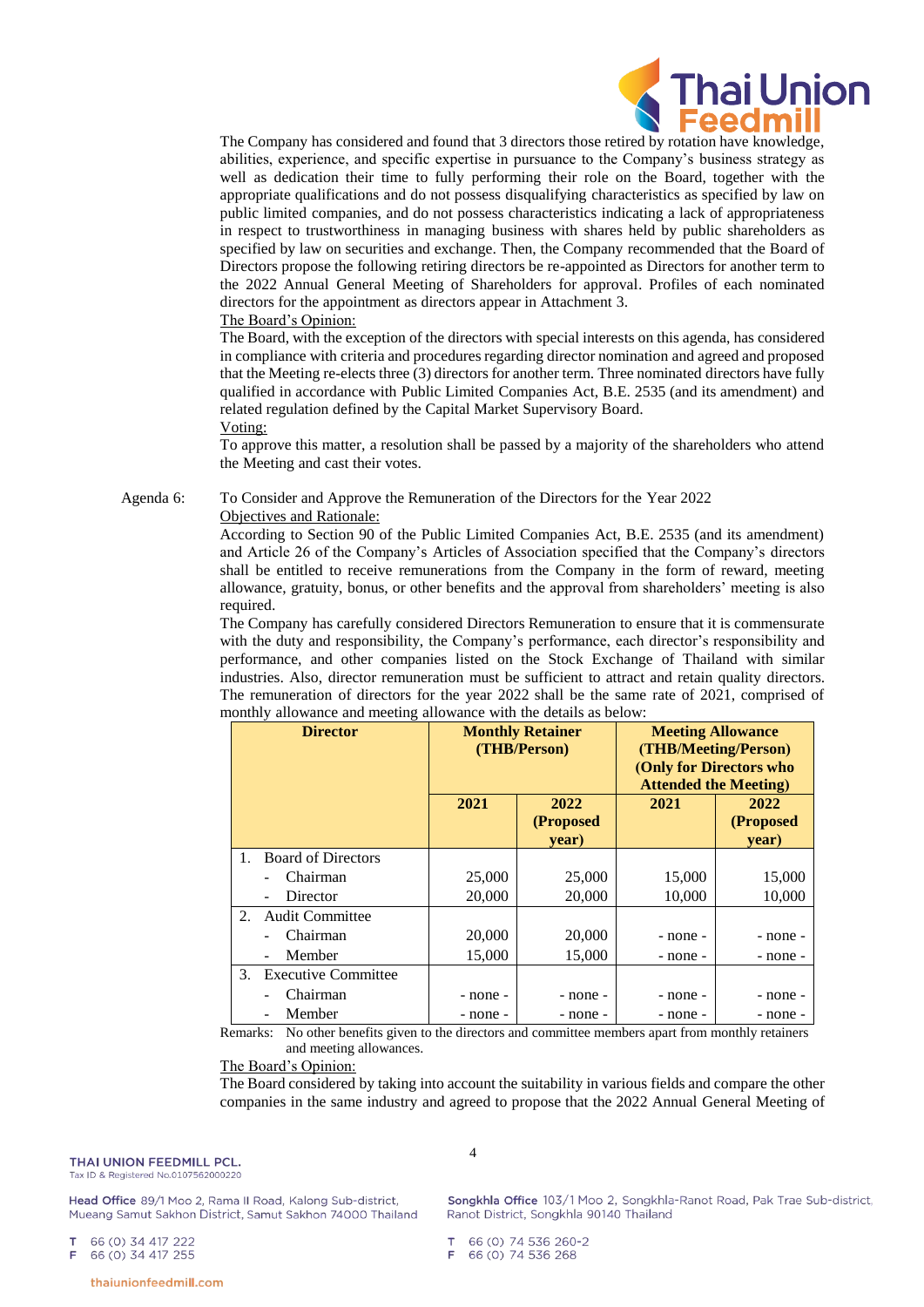

Shareholders approve the remuneration of the directors for the year 2022 with the same rate of 2021 as proposed.

Voting:

To approve this matter, a resolution shall be passed by not less than two-thirds of the shareholders who attend the Meeting.

Agenda 7: To Consider and Approve the Appointment of the Auditors and Fix the Audit Fee for the Year 2022

### Objectives and Rationale:

According to Section 120 of the Public Limited Companies Act, B.E. 2535 (and its amendment) specified that the annual general meeting of shareholders shall appoint an auditor and determine the audit's remuneration of the company every year.

The Audit Committee's Opinion:

The Audit Committee has considered independence, competency, experience in auditing, competitiveness, and other value-added service of the auditors as well as the audit fee, and recommended that the Board propose the appointment of the auditors from PricewaterhouseCoopers ABAS Limited ("PwC") as the Company's auditors for the year 2022 to the Meeting for approval. The proposed auditors are as follows:

|                                       | Name of Auditor | <b>CPA</b> Registration | No. of years certified the |
|---------------------------------------|-----------------|-------------------------|----------------------------|
|                                       |                 | No.                     | Company's financial        |
|                                       |                 |                         | statements                 |
| 1. Mr. Pongthavee                     | Ratanakoses     | 7795                    | 4 years (2018 - 2021)      |
| 2. Mr. Chanchai<br>Chaiprasit         |                 | 3760                    | -                          |
| Pearmpoonvatanasuk<br>3. Ms. Amorniat |                 | 4599                    | -                          |

Any of the above auditors can conduct the audit and express an opinion on the Company's financial statements. In the event that these auditors are unable to perform their duties, PwC is authorized to assign another of its auditors to perform the audit and provide the opinions on the Company's financial statements in their place. In addition, PwC and the proposed auditors are independent and do not have any conflicts of interest with the Company, subsidiaries, the management, the major shareholders or any related person as well as independent in auditing and expressing opinions on the financial statements. Each auditor's profile is shown in Attachment 4.

In this regard, the audit fee for the year 2022 shall be at the amount of not exceeding 2,700,000 Baht, an increasing of 400,000 Baht from the year 2021. The audit fee excludes out of pocket expense.

Comparative information on the payment of auditor remuneration in the previous year is shown in the following table.

| <b>Audit Fee</b>                                                                 | 2021      | 2022               | <b>Increase</b> |
|----------------------------------------------------------------------------------|-----------|--------------------|-----------------|
|                                                                                  |           | (Proposed<br>year) | /Decrease       |
| Annual audit fee for the consolidated financial<br>statements of the Company     | 1,397,300 | 1,797,300          | 400,000         |
| Quarterly review fee for the consolidated<br>financial statements of the Company | 902,700   | 902,700            |                 |
| Total                                                                            | 2,300,000 | 2,700,000          | 00.000          |

The audit fee of 2021 has excluded non-audit fee of 300,000 Baht and out of pocket expense which are actual disburse.

Two subsidiaries may engaged other auditors from other office. The selection of auditor of each company will be considered by mainly taking into account the service quality and audit fee. The Board of Directors will supervise to ensure that the financial statements are timely prepared. The Board's Opinion:

The Board has agreed with the Audit Committee and proposed to the Meeting to approve the appointment of the auditors from PricewaterhouseCoopers ABAS Limited as the Company' s external auditors for fiscal year 2022 and fix their remuneration for year 2022. Voting:

5

Head Office 89/1 Moo 2, Rama II Road, Kalong Sub-district, Mueang Samut Sakhon District, Samut Sakhon 74000 Thailand Songkhla Office 103/1 Moo 2, Songkhla-Ranot Road, Pak Trae Sub-district, Ranot District, Songkhla 90140 Thailand

66 (0) 34 417 222 66 (0) 34 417 255

thaiunionfeedmill.com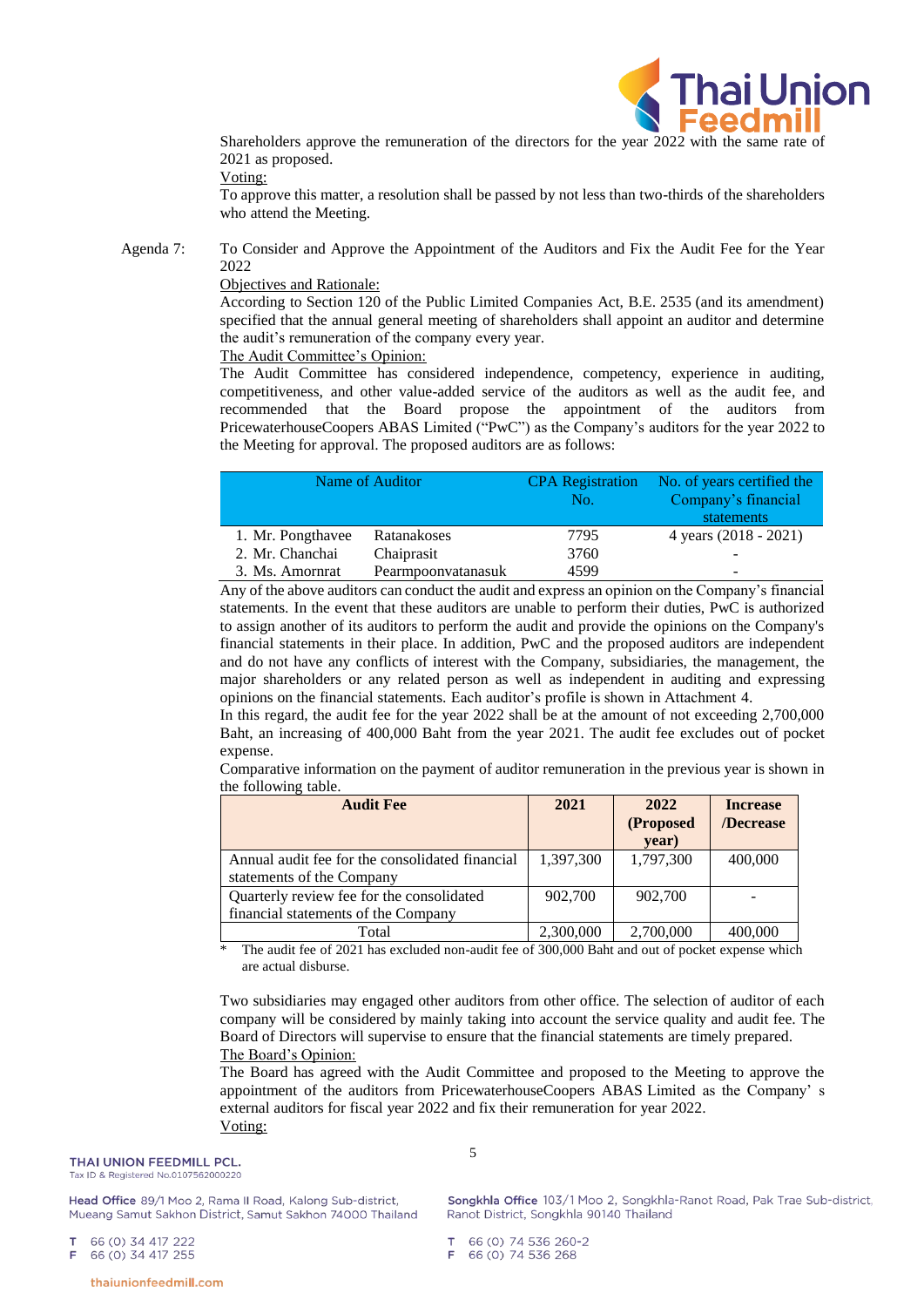

To approve this matter, a resolution shall be passed by a majority of the shareholders who attend the Meeting and cast their votes.

Agenda 8: To Consider and Approve the Amendment of the Company's Article of Association, Article 5 Objectives and Rationale:

To comply with relevant regulations and in accordance with the duty of securities registration of Thailand Securities Depository Company Limited, therefore, proposes to the 2022 Annual General Meeting of Shareholders to consider and approve the amendment of Article 5 of the Company's Articles of Association with the following details:

| Previously                                            | Revised                                                |
|-------------------------------------------------------|--------------------------------------------------------|
| Article 5. All share certificates of the              | Article 5. The share of the company shall be           |
| company shall be specified the name of shareholders   | specified the name of shareholders with at least one   |
| with at least one director's signature together with  | director's signature together with the company's seal  |
| the company's seal affixed thereon or the board of    | affixed on share certificate or the board of directors |
| directors may appoint the share registrar under the   | may appoint the share registrar under the laws         |
| laws governing securities and the stock exchange to   | governing securities and the stock exchange to sign    |
| sign on behalf of the company without the             | on behalf of the company without the company's         |
| company's seal affixed. In the event that the         | seal affixed. In the event that the company has        |
| company has assigned the stock exchange to be the     | assigned Thailand Securities Depository Company        |
| company's share registrar, the procedures relating to | Limited to be the company's share registrar, the       |
| the company's corporate administration shall be       | procedures relating to the company's corporate         |
| pursuant to the determination of the share registrar. | administration shall be pursuant to the determination  |
|                                                       | of the share registrar.                                |

### The Board's Opinion:

The Board has considered and agree to the Meeting to approve the amendment of Article 5 of the Company's Articles of Association as proposed.

Voting:

To approve this matter, a resolution shall be passed by not less than three-fourth of the shareholders who attend the Meeting and entitled to vote.

### Agenda 9: Other Matters (if any)

Objectives and Rationale:

This agenda is designated so that shareholders can raise query and/or express comments to the Board and/or request the Board to provide explanation. There will be neither proposal for the Meeting to consider and approve, nor be any voting on this agenda.

The record date for the shareholders' right to attend the Meeting shall be on 4 March 2022.

All shareholders of Thai Union Feedmill Public Company Limited are cordially invited to attend the meeting on 1 April 2022 at 10.00 hrs. via electronic media (e-Meeting) without any arrangements for meeting room. In this regard, shareholders can attend the 2022 Annual General Meeting of Shareholders via electronic media by themselves by following the Guidelines for attending of Electronic Meeting by Inventech Connect as specified in Attachment 9 and to make the registration to attend of shareholder's meeting convenient and fast, the Company has prepared the registration to attend the meeting at 8.00 hrs. onward.

The Company has publicized this Invitation to the 2022 Annual General Meeting of Shareholders including the supporting documents and proxy forms A, B, and C, on the Company's website at [www.thaiunionfeedmill.com](http://www.thaiunionfeedmill.com/) under the topic "Investor Relations / Shareholders Information / Shareholders' Meeting".

Shareholders who wish to appoint another person to attend and vote in this meeting, please fill in the information and sign the proxy form (Form A or Form B only) as per the form attached (Attachment 6 affixed stamp duty of 20 Baht) together with the Evidential Documents for the right to attend the meeting via e-Meeting and Proxy as details in Attachment 8 and comply with the conditions detailed in the Guidelines for attending of Electronic Meeting by Inventech Connect in Attachment 9.

6

Head Office 89/1 Moo 2, Rama II Road, Kalong Sub-district, Mueang Samut Sakhon District, Samut Sakhon 74000 Thailand

66 (0) 34 417 222 66 (0) 34 417 255

thaiunionfeedmill.com

Songkhla Office 103/1 Moo 2, Songkhla-Ranot Road, Pak Trae Sub-district, Ranot District, Songkhla 90140 Thailand